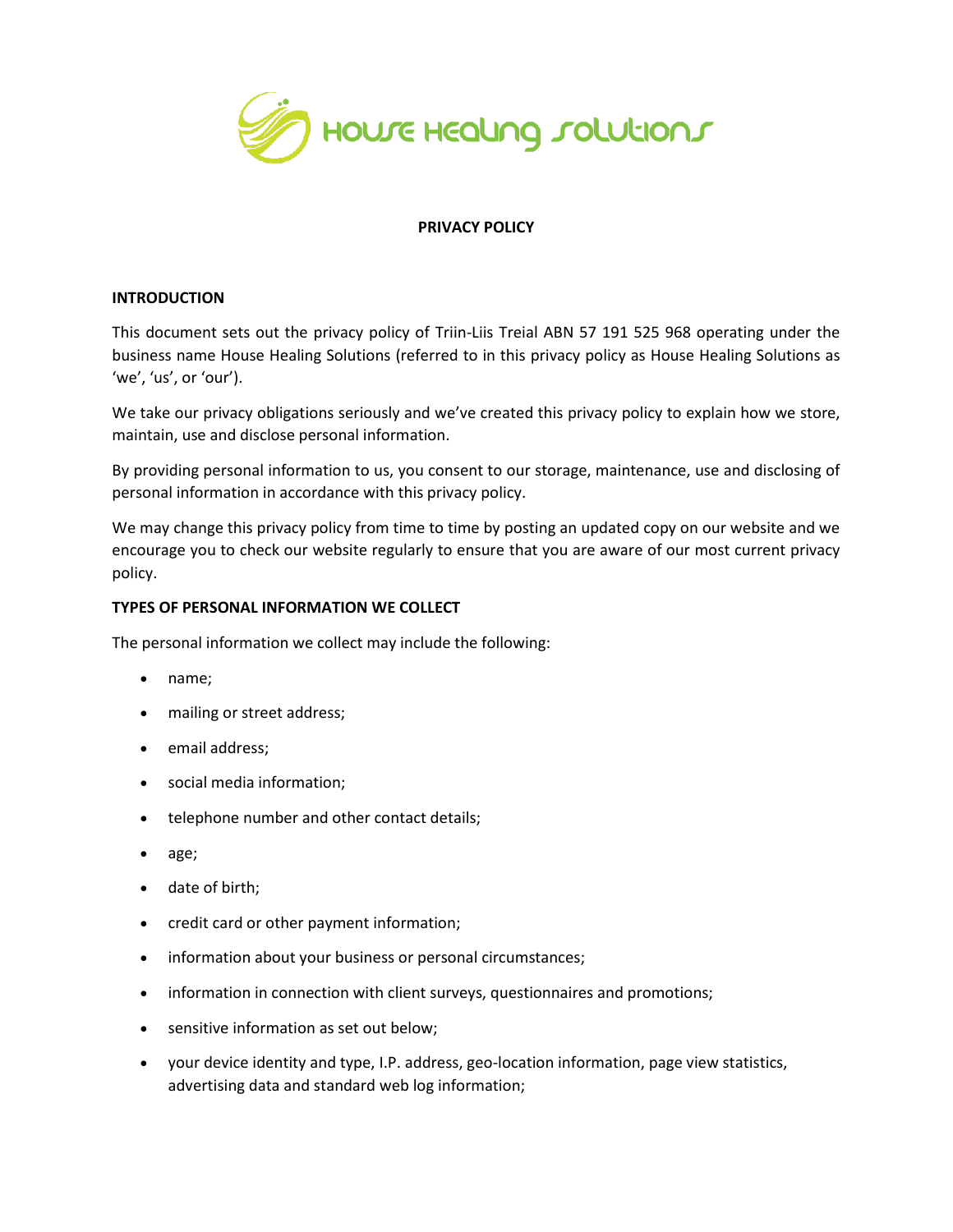- information about third parties; and
- any other information provided by you to us via our website or our online presence, or otherwise required by us or provided by you.

### **HOW WE COLLECT PERSONAL INFORMATION**

We may collect personal information either directly from you, or from third parties, including where you:

- contact us through our website;
- submit any of our online forms;
- order any services through our website or otherwise;
- communicate with us via email, telephone, SMS, social applications (such as LinkedIn, Facebook or Twitter) or otherwise;
- interact with our website, social applications, services, content and advertising; and
- invest in our business or enquire as to a potential purchase in our business.

We may also collect personal information from you when you use or access our website or our social media pages. This may be done through use of web analytics tools, 'cookies' or other similar tracking technologies that allow us to track and analyze your website usage. Cookies are small files that store information on your computer, mobile phone or other device and enable and allow the creator of the cookie to identify when you visit different websites. If you do not wish information to be stored as a cookie, you can disable cookies in your web browser.

### **USE OF YOUR PERSONAL INFORMATION**

We collect and use personal information for the following purposes:

- to provide services or information to you;
- for record keeping and administrative purposes;
- to provide information about you to our contractors, employees, consultants, agents or other third parties for the purpose of providing goods or services to you;
- to improve and optimize our service offering and customer experience;
- to comply with our legal obligations, resolve disputes or enforce our agreements with third parties;
- to send you marketing and promotional messages and other information that may be of interest to you and for the purpose of direct marketing (in accordance with the Spam Act). In this regard, we may use email, SMS, social media or mail to send you direct marketing communications. You can opt out of receiving marketing materials from us by using the opt-out facility provided (e.g. an unsubscribe link);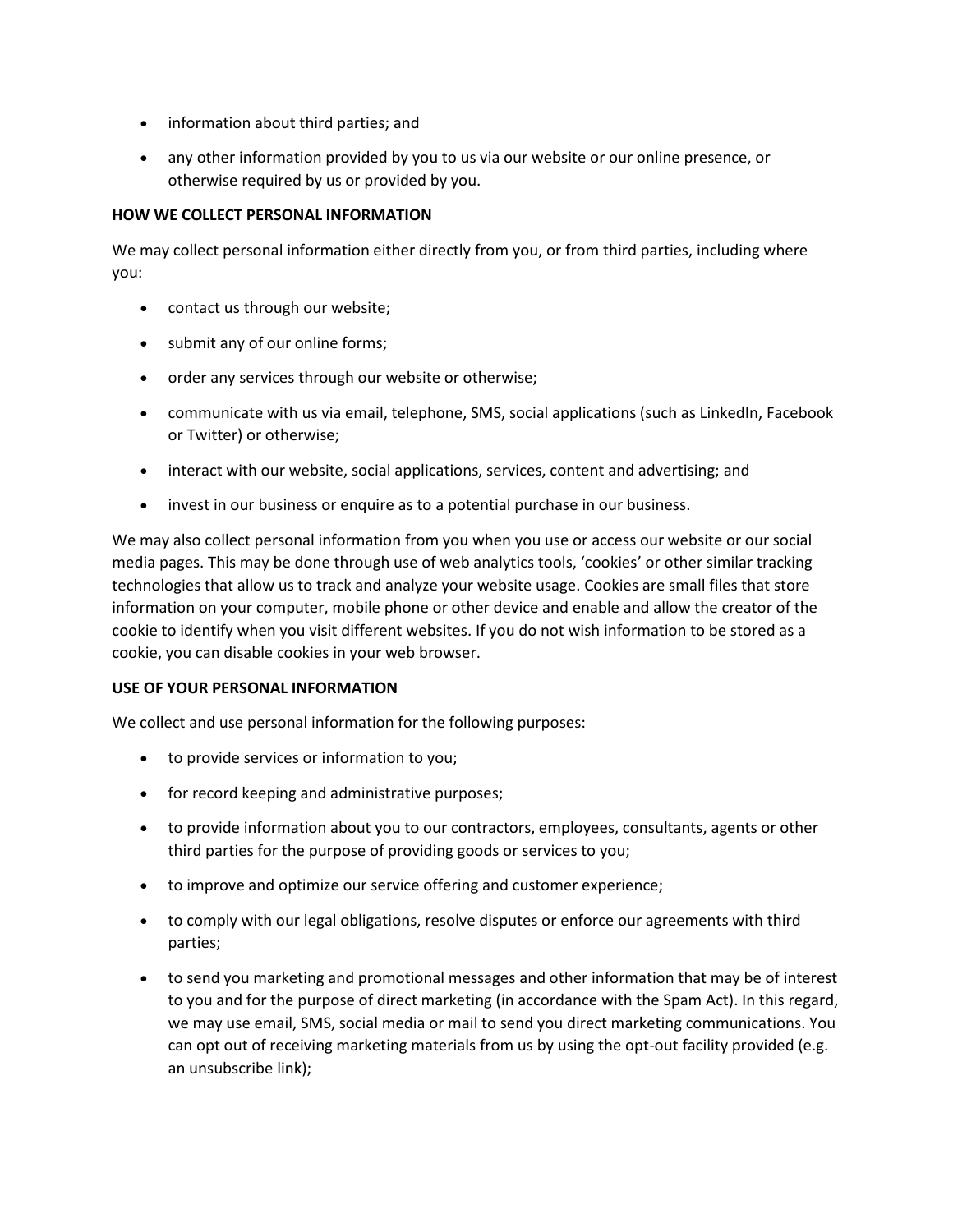- to send you administrative messages, reminders, notices, updates, security alerts, and other information requested by you; and
- to consider an application of employment from you.

We may disclose your personal information to cloud-providers, contractors and other third parties located inside or outside of Australia. If we do so, we will take reasonable steps to ensure that any overseas recipient deals with such personal information in a manner consistent with how we deal with it.

### **SENSITIVE INFORMATION**

During providing you services, as set out on our website, we may collect sensitive health information about you. We will only collect this sensitive information where you consent and provide us with this information. If you consent, your sensitive information may only be used and disclosed for purposes relating to providing you with our services.

Your sensitive information may also be used or disclosed to comply with our legal obligations.

### **SECURITY**

We take reasonable steps to ensure your personal information is secure and protected from misuse or unauthorized access. Our information technology systems are password protected, and we use a range of administrative and technical measure to protect these systems. However, we cannot guarantee the security of your personal information.

### **LINKS**

Our website may contain links to other websites. Those links are provided for convenience and may not remain current or be maintained. We are not responsible for the privacy practices of those linked websites and we suggest you review the privacy policies of those websites before using them.

# **REQUESTING ACCESS OR CORRECTING YOUR PERSONAL INFORMATION**

If you wish to request access to the personal information, we hold about you, please contact us using the contact details set out below including your name and contact details. We may need to verify your identity before providing you with your personal information. In some cases, we may be unable to provide you with access to all your personal information and where this occurs, we will explain why. We will deal with all requests for access to personal information within a reasonable timeframe.

If you think that any personal information, we hold about you is inaccurate, please contact us using the contact details set out below and we will take reasonable steps to ensure that it is corrected.

### **COMPLAINTS**